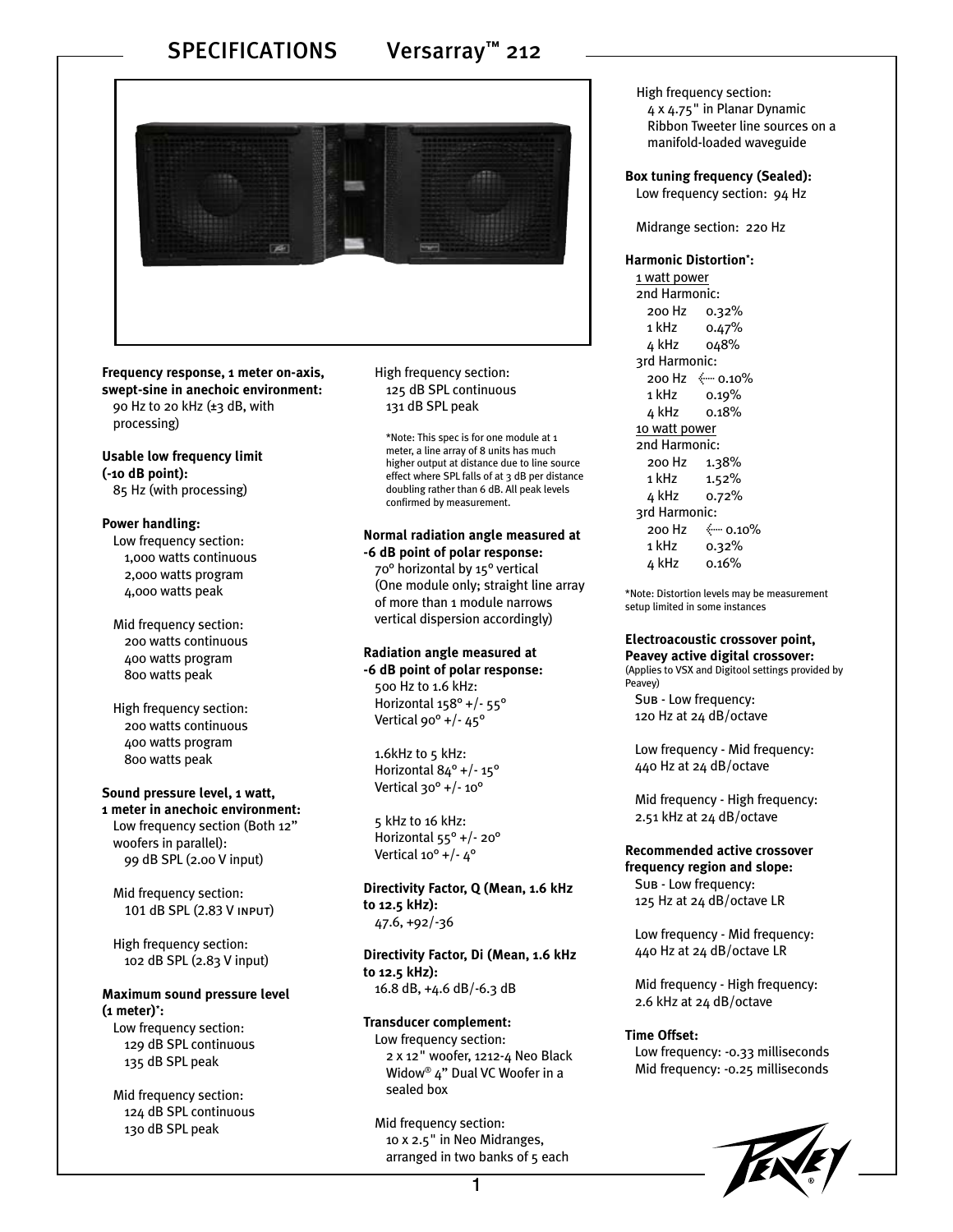#### **Impedance (Z):**

| Low frequency (each): |              |
|-----------------------|--------------|
| Nominal:              | 8.ο Ω        |
| Minimum:              | 6.5 $\Omega$ |
|                       |              |

Mid frequency (each): Nominal: 6.0 **Ω** Minimum: 4.8 **Ω**

High frequency (each): Nominal: 8.0 **Ω** Minimum: 6.2 **Ω**

#### **Input connections:**

2 x Neutrik® Speakon® 8-pin jacks in parallel; 4 x Neutrik Speakon 4-pin jacks, one set in parallel for the lows (each woofer independently accessible), and one set in parallel for the midrange and highs

#### **Enclosure materials and finish:**

18, mm 13-ply Baltic Birch plywood finished in black or white painted finish with perforated steel grille finished in black or white powder-coat paint.

#### **Mounting provisions:**

Custom array brackets and hardware and a custom array angle adjustment system are included with each module. Twelve heavy-duty 3/8" quick release pins are included. Array fly bar and pull-back bar available separately.

#### **Dimensions, cabinet (H x W x D):**

Front: 14.06" x 43.13" x 11.75" 357 mm x 1096 mm x 298 mm

Rear: 12.62" x 42.00" x 11.75" 321 mm x 1067 mm x 298 mm

Width with quick-release pins inserted on both ends: 44.56" (1132 mm)

#### **Net Weight:**

97 lbs. (44.1 kg) (includes two of the rigging coupling brackets, one on each side, and 12 locking push pins)

#### **Companion subwoofers (sold separately):**

Versarray™ 118 Sub: single 18" Lo Max® woofer, ground-based subwoofer

Versarray™ 218 Sub: double 18" Lo Max® woofer, ground-based subwoofer Versarray 218F Sub: double 18" Lo Max woofer, flying subwoofer

#### **Optional accessories:**

Peavey Versarray 212 Array fly bar (Peavey part number 00586480, weight 85 lbs.)

Versarray 212 Pull-back bar (Peavey part number 00587320)

A two-foot speaker cable, with 16 gauge 4-conductor wires with 4-pin to 4-pin Neutrik Speakon connectors (Peavey part number 00585240, two required to jumper to next cabinet)

A two-foot speaker cable, with 14 gauge 8-conductor wires with 8-pin to 8-pin Neutrik Speakon connectors (Peavey part number 00569460, one required to jumper to next cabinet)

#### **Features**

- Three-way, tri-amp ribbon line source array SR system
- Dual 12" Neo Black Widow® 4" Dual VC Woofers
- 2000 watts program, 4000 watts peak power handling for the lows
- Ten Peavey exclusive 2.5" Neo Midranges in a compound line array source
- Four Peavey exclusive planar ribbon tweeters on a manifold line source loaded into a wave guide
- 400 watts program power handling for the midrange and highs
- 70 H by 15 V pattern (one per cabinet)
- MF/HF Waveguide Diffraction Control System built into the grille
- Easy aiming angle adjustment rigging system
- Angles adjustable in 1° increments from 0 to 5 degrees, per cabinet, 10˚ maximum total angle between adiacent cabinets
- Vertical adjustment bracket set included with cabinet
- Sound Guard™ midrange and tweeter protection
- Inputs are two Neutrik Speakon 8-pin jacks in parallel; and four Neutrik Speakon 4-pin jacks, one set in parallel for the lows, and one set in parallel for the midrange and highs
- 18 mm, 13-ply Baltic birch enclosure

#### **Description**

The Versarray 212 Ribbon Tweeter Line Source Array module consists of dual 12" Neo Black Widow woofers combined with a neodymium-based, Peavey-exclusive midrange line array and planar ribbon tweeter line source in a cabinet with a highly flexible rigging system. Designed to provide modular coverage of medium to large venues and intended for use with the companion Versarray Sub models, the Versarray 212 offers extreme versatility and high performance.

The three-way system consists of the following driver components: two 12" Black Widow Neo series woofers with neodymium magnet structure. The woofers are capable of over 500W of continuous power handling (AES Std 2-1984) each.

The midrange is handled by ten 2.5" Neo magnet midrange drivers, providing a total of 200W of continuous power handling, at a high sensitivity of 101 dB.

The high frequencies are handled by four Peavey-exclusive planar ribbon tweeters utilizing a neodymium magnet system, firing into a manifold and creating a line source mounted to a low distortion waveguide. Capable of 200W continuous power handling, the tweeter line source array provides a crystal-clear high end.

Tri-amp input connection to the system is made via two 8-pin Neutrik Speakon jacks which are paralleled, or by utilizing four Neutrik Speakon 4-pin jacks, one set in parallel for the lows and one set in parallel for the midrange and high. Each 12" Neo woofer is independently wired, providing flexibility in how a line array is wired for amplifier use. Peavey's proprietary protection circuitry, Sound Guard, provides long and medium term driver overload protection for both the midrange array and the line source tweeter manifold without impairing musical transients or dynamics.

The adjustable rigging system provides for a classic straight line array configuration, or a number of different angling options, providing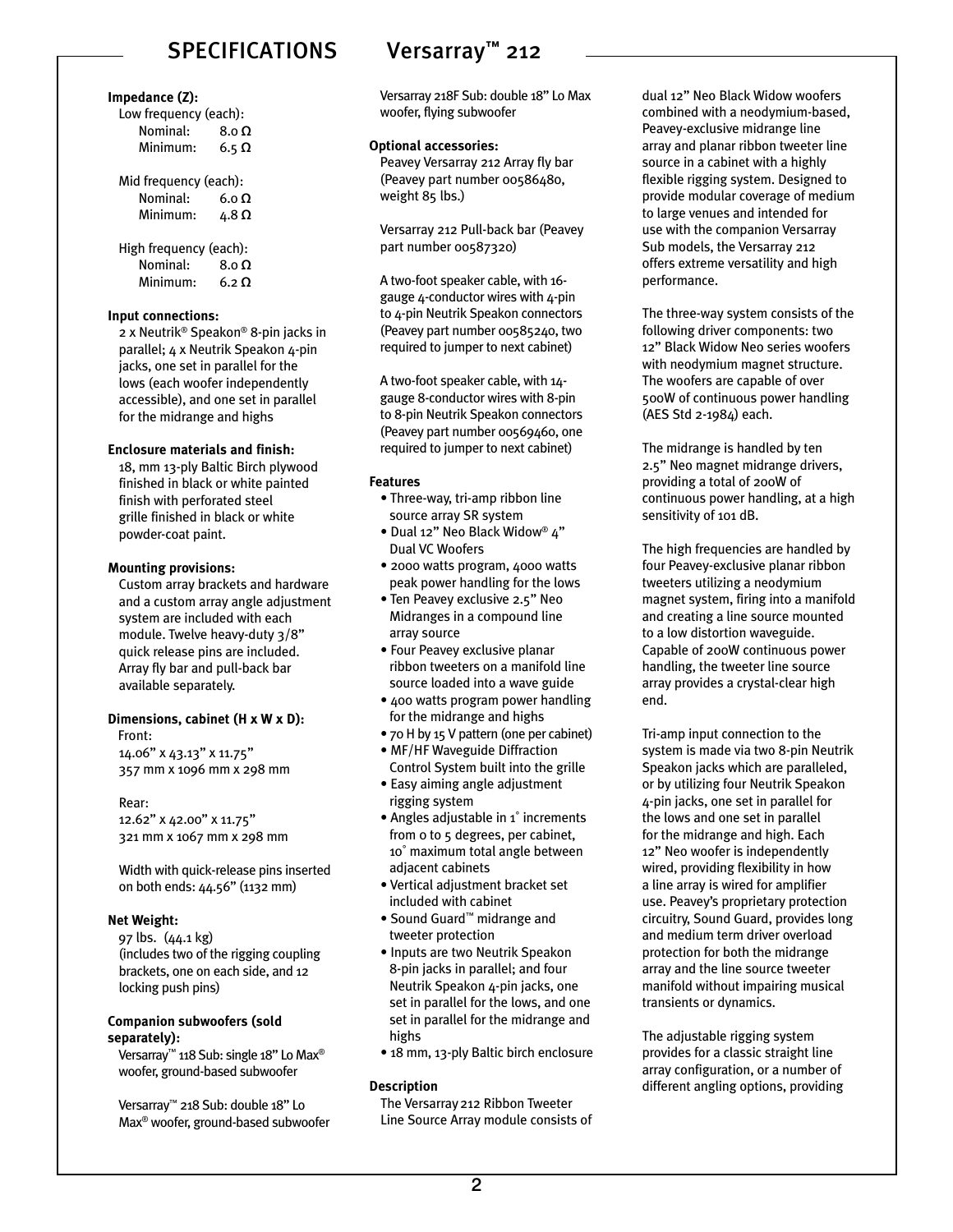easy aiming of the system. Angles between the array modules is adjustable from 0˚ (straight), to 10˚ in 1˚ increments. Total maximum angle between two cabinets is 10˚.

Quick release pins are supplied with the rigging hardware to couple the Versarray 212 modules together and set the angles between them for quick and easy field adjustments or re-configurations of a line array.

The flexibility of the Versarray system allows the use of anywhere from 4 to 8 or more Versarray 212 modules in conjunction with anything from one Versarray 118 Sub to as many Versarray 218 Subs as you can fully power.

#### **Frequency Response**

This measurement is useful in determining how accurately a given unit reproduces an input signal. The frequency response of the Versarray 212 is measured at a distance of 1-meter using a 1 watt (into the nominal impedance) swept-sine input signal. As shown in figure 1, the selected drivers in the Versarray 212 combine to give a smooth frequency response from 90 Hz to 20 kHz  $(\pm 3$  dB, with processing).

#### **Directivity**

Beamwidth is derived from the -6 dB points from the polar plots (see figure 3) which are measured in a whole space anechoic environment. Q and Directivity Index are plotted for the on-axis measurement position. These are specifications that provide a reference to the coverage characteristics of the unit. These parameters provide insight for proper placement and installation in the chosen environment. The blending of the components of the Versarray 212 and the Peavey VSX™ 26 and Peavey Digitool™ MX speaker processor and crossover with the Versarray 212 presets, exhibits a beamwidth and directivity (figure  $3 \& 4$ ) suitable for line array sound reinforcement applications.

#### **Power Handling**

There are many different approaches to power handling ratings. Peavey rates this loudspeaker system's power handling using a full-range form of the AES Standard 2-1984. Using audio band 20 Hz to 20 kHz pink noise with peaks of four times the RMS level, and then running the signal through either the Peavey VSX 26 or Peavey Digitool MX speaker processor and crossover with the Versarray 212 presets, this strenuous test signal assures the user that every portion of this system can withstand today's high technology music. This rating is contingent upon having a minimum of 3 dB of amplifier headroom available.

#### **Harmonic Distortion**

Second and third harmonic distortions vs. frequency are plotted in figures 5 & 6 for two power levels. Those levels are 1 watt of input power and 10 watts of input power, to the woofers, at 200 Hz. Distortion is read from the graph as the difference between the fundamental signal (frequency response) and the desired harmonic. As an example, a distortion curve that is down 40 dB from the fundamental is equivalent to 1% distortion.

#### **Mounting**

**Caution:** Before attempting to suspend this speaker, consult a certified structural engineer. Speaker can fall from improper suspension, resulting in serious injury and property damage. Other enclosures may be suspended below one Versarray 212, when flown using the Peavey Versarray 212 Array Fly Bar, Peavey part number 00586480. However, the combined weight of all enclosures and all cables, clamps and other hardware must not exceed 2,400 pounds. The Versarray 212 weighs 97 pounds, which includes the weight of two coupling brackets and all the associated Quick Release Positive Lock Pins. Maximum array angle 45˚. Use only the correct mating hardware. All associated rigging is the responsibility of others.

#### **Architectural & Engineering Specifications**

The loudspeaker system shall have an operating bandwidth of 90 Hz to 20 kHz when using the recommended digital signal processing settings. The nominal output level shall be 99/100/102 dB when measured at a distance of one meter with an input of one watt (woofers/mids/tweeters). The nominal impedance shall be  $\frac{\Delta}{6}$  ohms. The maximum continuous power handling shall be 1,000/200/200 watts, maximum program power of 2,000/400/400 watts and a peak power input of at least 4,000/800/800 watts, with a minimum amplifier headroom of 3 dB. The two woofers shall be a Peavey Black Widow® Neo series woofer, 12" nominal diameter, with a 4" voice coil, the ten midrange drivers shall be 2.5" nominal diameter Neo magnet speakers with a 1" voice coil, and the four tweeters shall be 4.75" nominal length planar ribbon Neo magnet drivers on a manifold line source loaded into a waveguide.

The midrange and tweeter sections shall be provided with a self-resetting protection circuit internal to the cabinet to help prevent damage to the drivers during a power overload condition. Input shall be via either 2x Neutrik® Speakon® 8 pin jacks in parallel; or via 4x Neutrik Speakon 4 pin jacks, one set in parallel for the lows (each woofer independently accessible), and one set in parallel for the midrange and tweeter connections. The nominal radiation geometry shall be 70 degrees in the horizontal plane and 15 degrees in the vertical plane, for a single Versarray 212 cabinet. The outside dimensions shall be 14.06 inches high by 43.13 inches wide by 11.75 inches deep. The cabinet shall be constructed of 18 mm 13 ply birch plywood. The weight shall be 97 pounds. The loudspeaker system shall be a Peavey model Versarray 212.

#### **Caution! Important Safety Information for Rigging and Flying the Versarray 212 Speaker System**

**Caution:** Before attempting to suspend these speakers, consult a certified structural engineer. The speaker can fall from improper suspension, resulting in serious injury and property damage. Other enclosures may be suspended below one Versarray 212 cabinet. However, the combined weight of additional enclosures and all cables, clamps, and other hardware must not exceed 2,300 pounds. The Versarray 212 weighs 97 pounds and the maximum combined weight suspended from the uppermost mounting bracket assemblies must not exceed 2,400 pounds.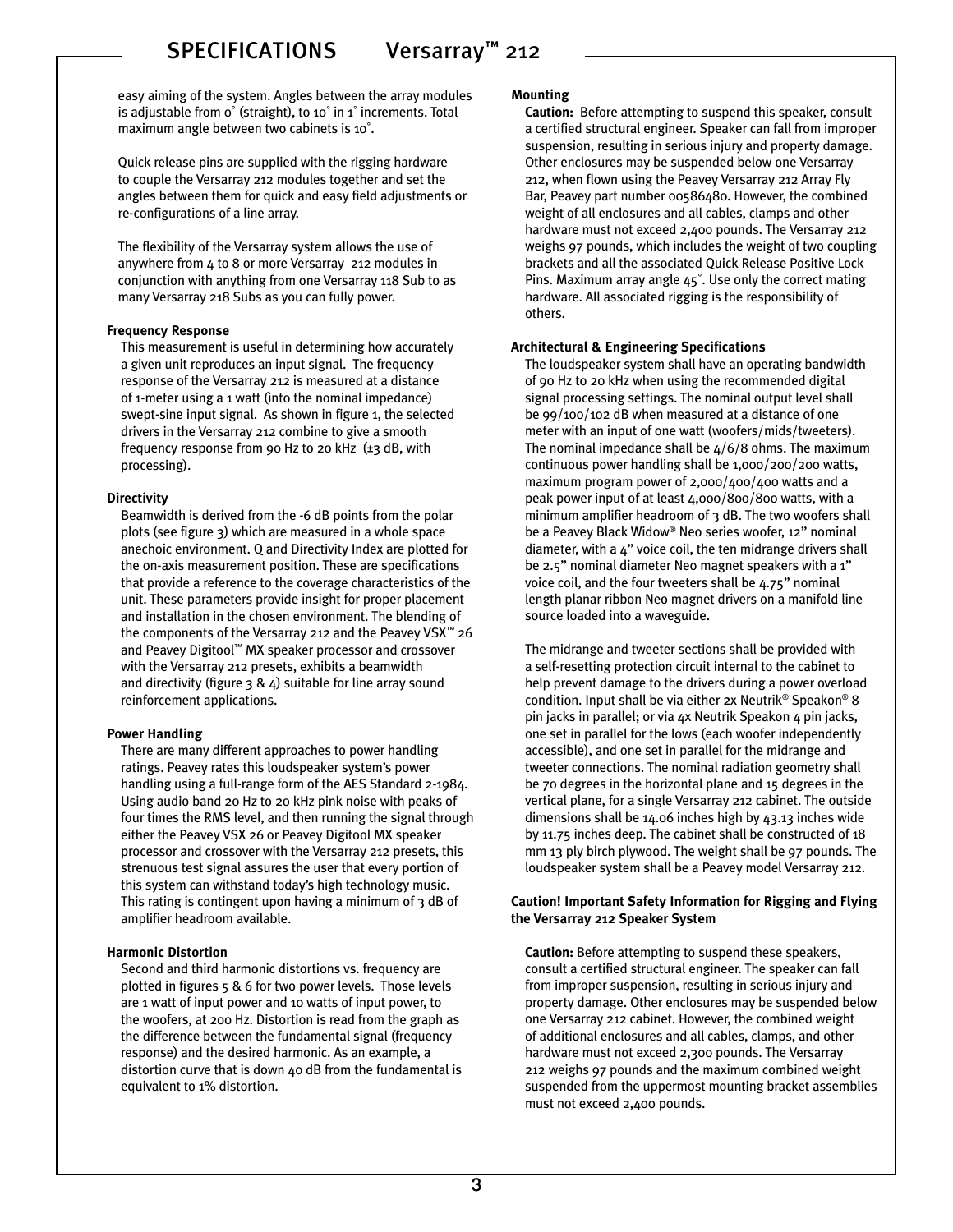#### **Important Information for Structural Engineer and Rigging Personnel**

The Versarray 212 line array loudspeaker system modules are to be suspended below or stacked on top of the Versarray 212 Fly-Bar in accordance with the Versarray 212 Fly-Bar Owner's Manual.

The Working Load Limit (WLL) and Design Factor of the Versarray 212 Fly-Bar and the Versarray 212 loudspeaker system module rigging are:

Nominal Weight of Versarray 212: 44.1 kg / 97 lbs. WLL (Working Load Limit): 1090.1 kg / 2,400 lbs. Ultimate Strength Design Factor: -----> 6:1

Up to twenty-four (24) Versarray 212 loudspeaker system modules can be vertically suspended in a column below the Versarray 212 Fly-Bar. The maximum recommended quantity of stacked Versarray 212 loudspeaker system modules over the Versarray 212 Fly-Bar is four  $(4)$ .

Combinations of Versarray 212 loudspeaker system modules and the Versarray 218F flying subwoofer may be flown in the same array. See the Versarray 212 Fly-Bar Owner's Manual and the Versarray 218F Owner's Manual for details on how many of each can be flown.

The ultimate strength for the Versarray 212 loudspeaker system module rigging points was determined utilizing calibrated and certified destructive pull tests.

#### **IF ANY OF THE BRACKETS, OR THE FLY BAR HAS BEEN DAMAGED OR DISTORTED, DO NOT USE, AND DO NOT FLY THE ARRAY UNTIL THEY CAN BE REPLACED OR REPAIRED!**

#### **DO NOT USE THE COUPLING BRACKETS AS HANDLES TO TRANSPORT THE CABINETS!**

#### **DO NOT USE THE PULL BACK BAR TO FLY ANY OF THE CABINETS!**

Use only the correct mating hardware. All associated rigging is the responsibility of others.

**Warning!** Do not feed a full-range signal to the tweeters in the Versarray 212! This could damage the tweeters!

It is recommended that for set-up or testing purposes, a high frequency sweep starting or ending no lower than 500 Hz be used to verify that the tweeters are connected to the high frequency output of the crossover/processor. If the wiring has been swapped, and the signal is mistakenly fed to the woofers or midranges, output will fall off significantly above 5 kHz or 10 kHz. Always double-check and test your wiring before applying any music signals to the system! The ribbon tweeters are connected to the Neutrik® 4-pin Speakon® connector pins +2 and -2, and to pins +4 and –4 for the 8-pin Speakon connector, as per industry standards.

If there is any chance that trained personnel are not going to be connecting and operating the system, then it would be advisable to place a high quality 20 uF polypropylene film cap in series with the tweeters.

**Caution!** Ribbon Tweeters do not exhibit audible signs of distress when overloaded! **It is possible to exceed the physical and/or thermal limits by overloading the unit suddenly with excess power, even though there are no obvious sounds of distress.**

#### **3 + 2 Year Limited Warranty**

**NOTE: For details, refer to the warranty statement. Copies of this statement may be obtained by contacting Peavey Electronics Corporation, P.O. Box 2898, Meridian, Mississippi 39301-2898.**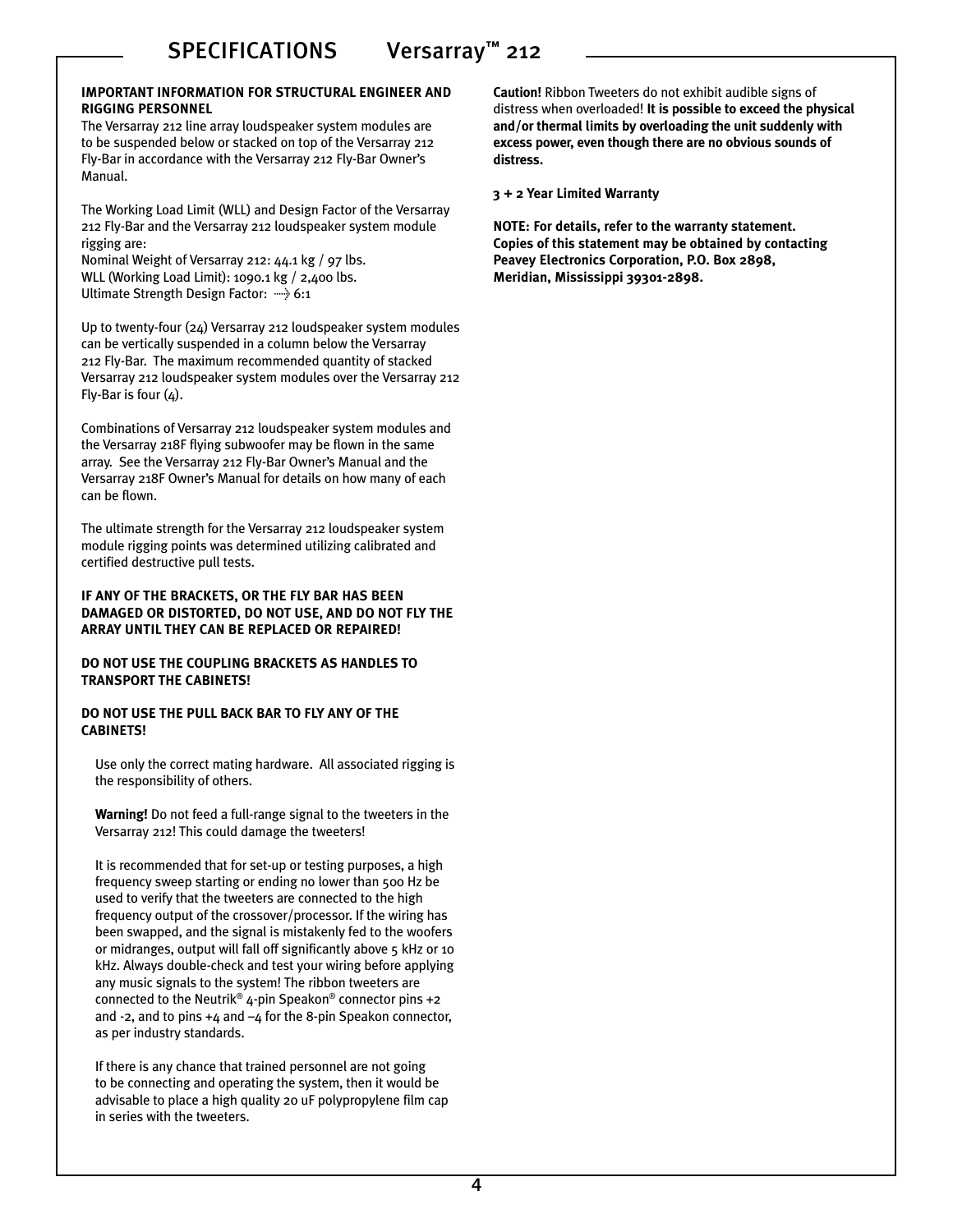

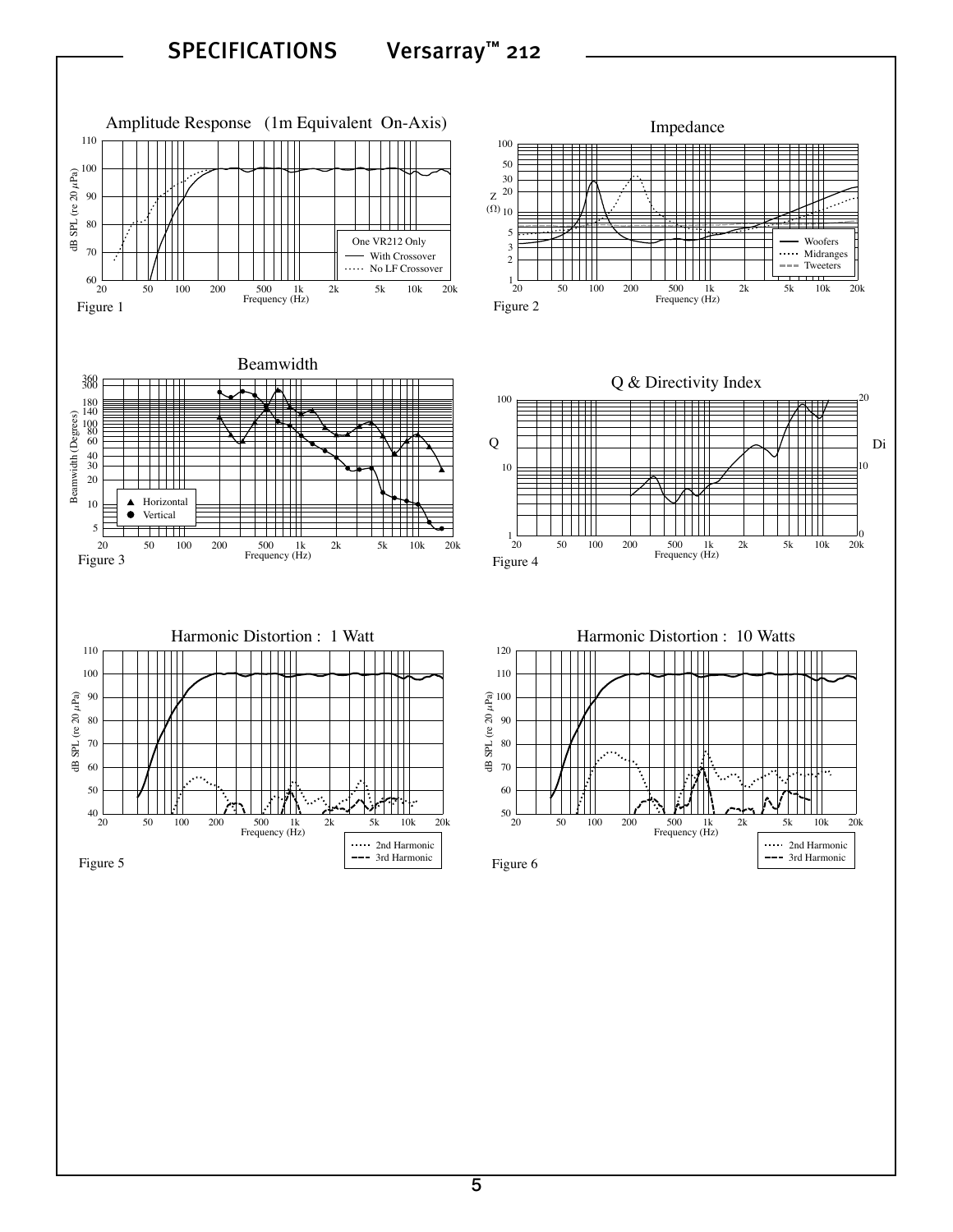





**Horizontal Polars**





**H400**





**H800**





*0 o*







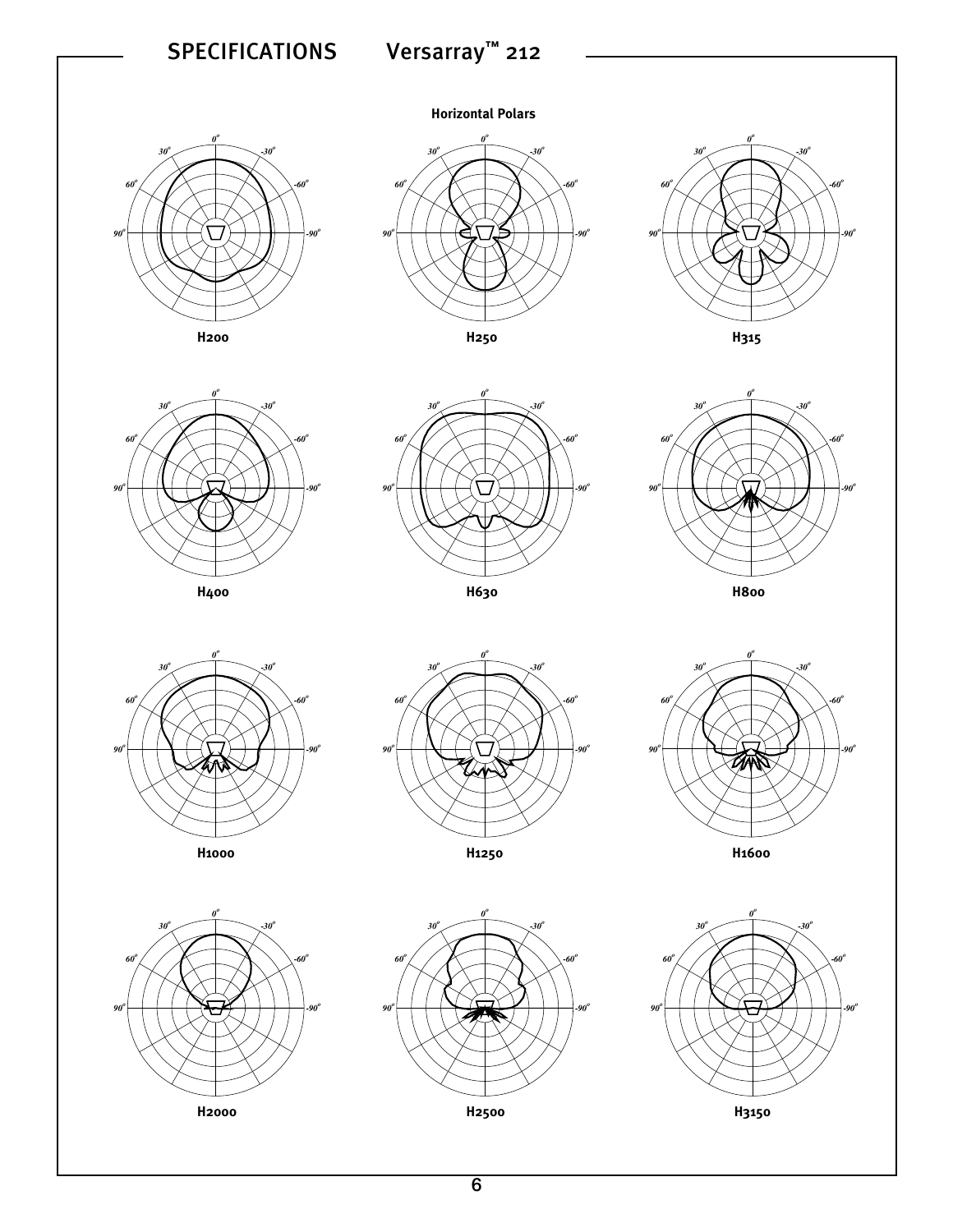### **Horizontal Polars, Continued**











**H8300**





**H12500**

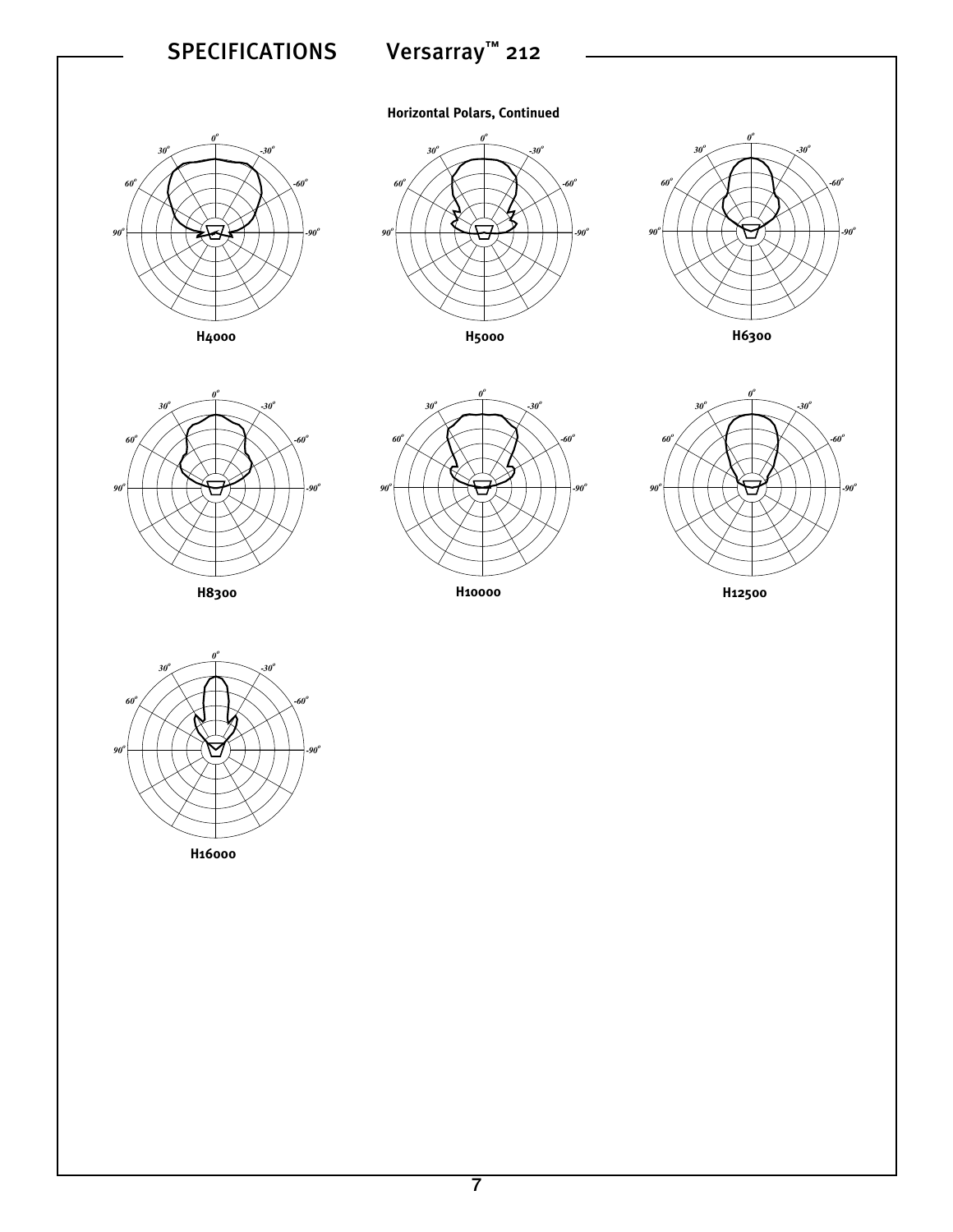**Vertical Polars**























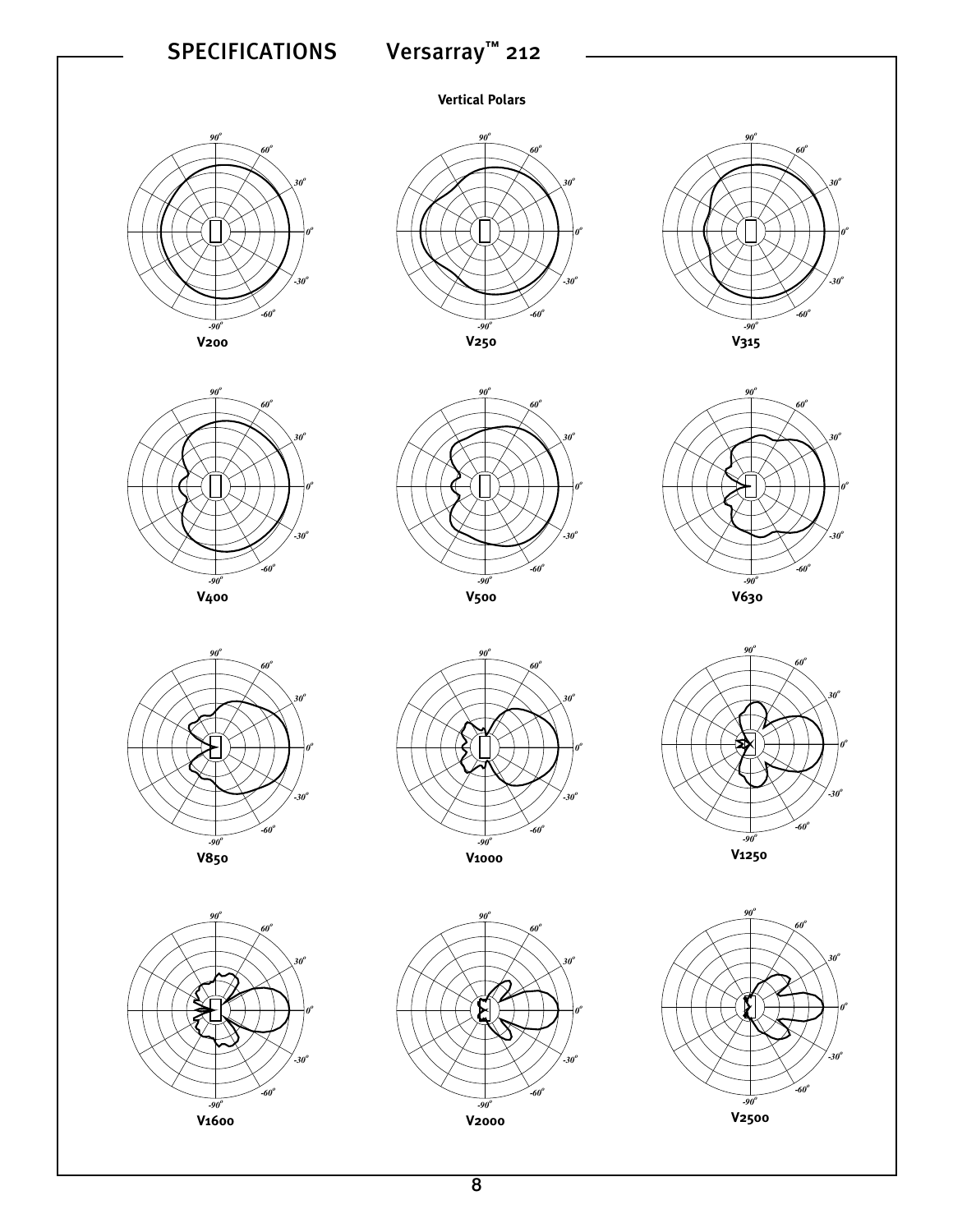**Vertical Polars, Continued**



















**V12500**

**V16000**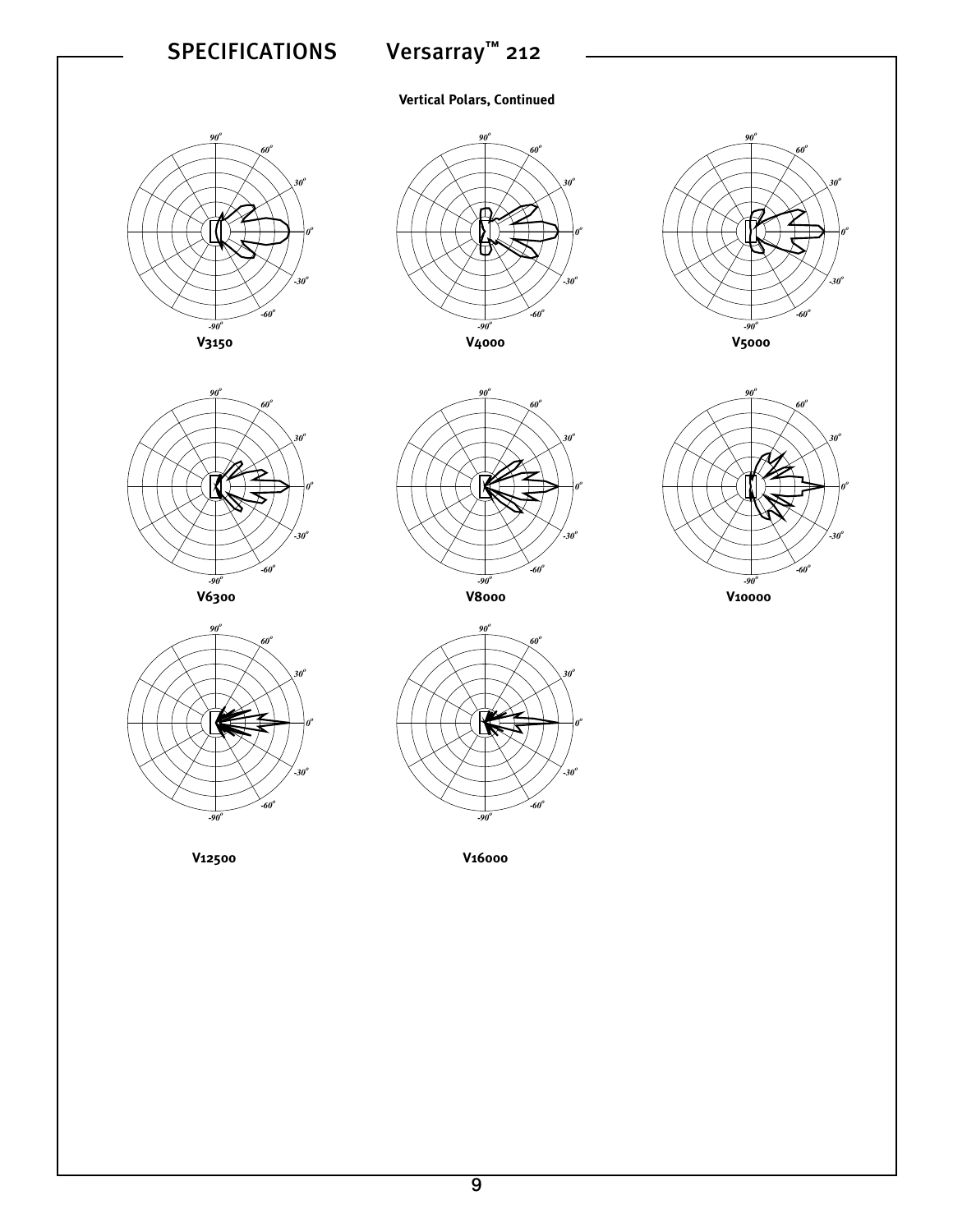

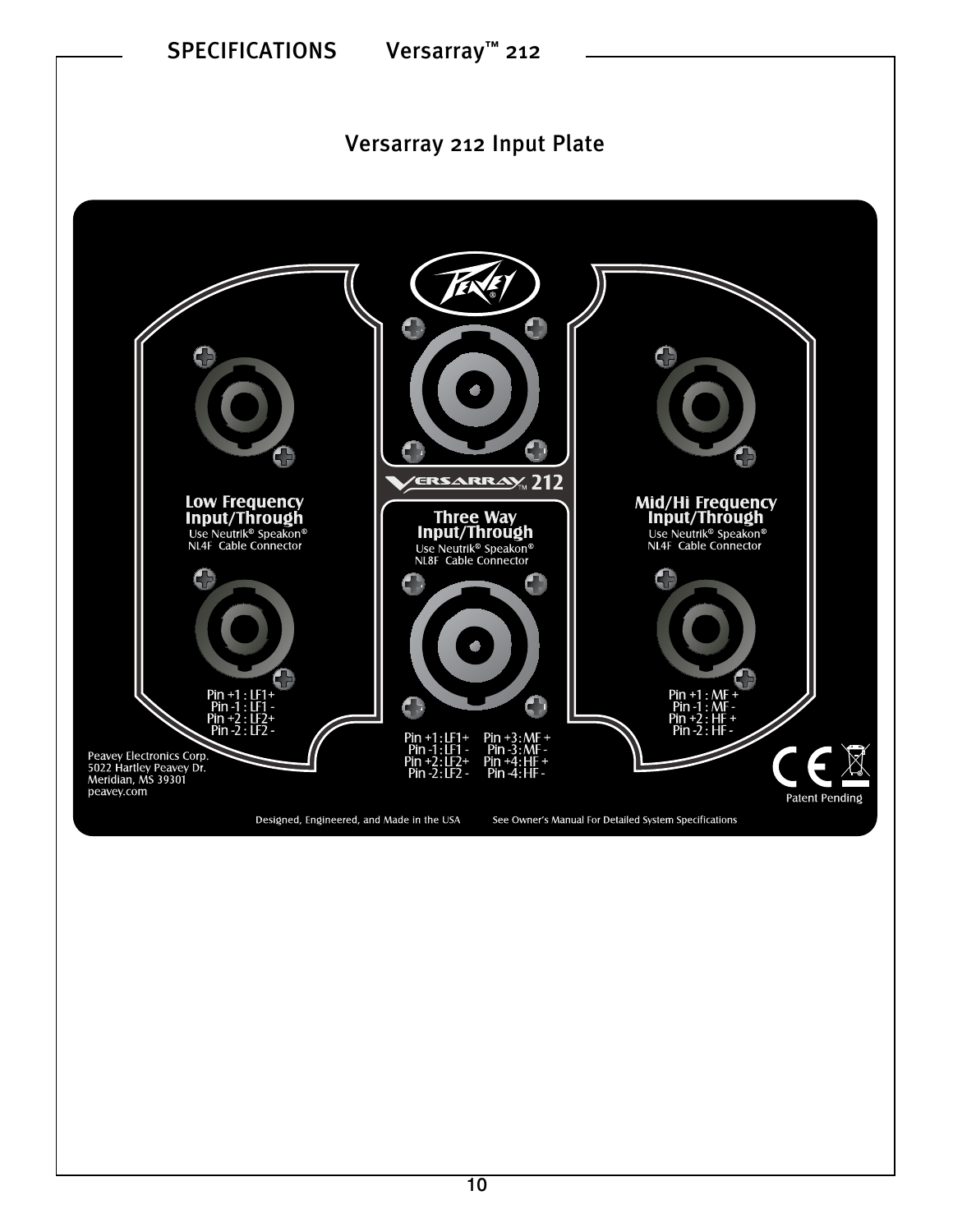#### **Processor Settings for the Versarray 212 and Versarray 218 Subs**

Please contact Peavey Electronics for the latest information.

#### **One Versarray 212 Enclosure w/ One Versarray 218**

(For reference purposes only, you should use more than one Versarray 212 cabinet so as to create a line array. We recommend a minimum of four Versarray 212 cabinets.)

#### **Front End (Global) EQ before X-Over Section:** None

#### **Versarray 218 VSX™ 26 DSP Settings:**

X-Over High Pass: 24 dB/Octave Linkwitz/Riley (L/R) @ 34 Hz Level: -0.5 dB Polarity: Normal Low Pass: 24 dB L/R @ 125 Hz Delay: 0 microseconds

| PEQ Freq = $50$ Hz | $BW = 0.577$ | Level = $+1.5$ dB |
|--------------------|--------------|-------------------|
| PEQ Freq = 100 Hz  | $BW = 0.5$   | Level $= -1.0$ dB |

#### **Versarray 212 VSX 26 DSP Settings:**

12" woofer: X-Over High Pass: 24 dB/Oct L/R @ 100 Hz Level: -2.5 dB Polarity: Normal Low Pass: 24 dB/Oct L/R @ 400 Hz Delay: 0 microseconds

| PEQ Freq $= 115$ Hz | $BW = 2.0$ | Level = $+2.5$ dB |
|---------------------|------------|-------------------|
| PEQ Freq $=$ 310 Hz | $BW = 0.5$ | Level = $+2.0$ dB |
| PEQ Freq $= 610$ Hz | $BW = 0.5$ | Level = $+2.5$ dB |
| PEQ Freq = $655$ Hz | $BW = 1.0$ | Level = $-5.0$ dB |
| PEQ Freq $= 250$ Hz | $BW = 1.0$ | Level = $-2.5$ dB |
|                     |            |                   |

#### 2.5" Midranges::

X-Over High Pass: 24 dB/Oct Bessel @ 725 Hz (Bessel Frequency Normalized to the  $-$  3 dB point) Polarity: Normal Level: 0 dB Low Pass: 24 dB/Oct L/R @ 2000 Hz Delay: 385 microseconds (0.38 milliseconds)

| PEQ Freq = $475$ Hz              | $BW = 0.71$ | Level = $-3.0$ dB |
|----------------------------------|-------------|-------------------|
| PEQ Freq $= 88$ o Hz             | $BW = 0.5$  | Level = $+3.5$ dB |
| PEQ Freq $= 1180$ Hz             | $BW = 0.5$  | Level = $-4.0$ dB |
| PEQ Freq $= 1750$ Hz             | $BW = 0.5$  | Level = $+2.0$ dB |
| PEQ Freq = $2210$ Hz BW = $0.58$ |             | Level = $-4.0$ dB |

### Planar Ribbons:

X-Over High Pass : 24 dB/Oct Bessel @ 4.02 kHz Level: - 1.0 dB Polarity: Normal Low Pass: Bessel 12 @ 19.5 kHz Delay: 249 microseconds (0.25 milliseconds)

```
PEQ Freq = 4.48 kHz BW = 0.5 Level = +1.5 dB
PEQ Freq = 6.08 kHz BW = 1.0 Level = -7.5 dB
PEQ Freq = 8.64 kHz BW = 0.58 Level = +3.0 dB
PEQ Freq = 18.15 kHz BW = 0.71 Level = +3.5 dB
PEQ Freq = 3.40 \text{ kHz} BW = 1.0 Level = -2.0 \text{ dB}
```
**SPECIAL NOTE:** These settings have been carefully selected to provide the best performance the Versarray 212 system is capable of, and provide maximum sound quality with high reliability.

Bessel filters have a non-intuitive frequency setting compared to Linkwitz-Riley or Butterworth filters, and may give the impression that there is a severe under-lap at the crossover frequency. This is not the case, and all factors have been taken into account, including the acoustic behavior of the drivers into the waveguide load. If you have ANY concerns or questions about crossover and EQ settings, please contact Peavey Transducer Engineering.

#### **Chart for Level Changes with Number of Enclosures:**

#### **Number of Versarray 212 Enclosures**

**# 1 2 3 4 6 8 Versarray 218 Sub (For ONLY ONE VR 218 Sub!) Level\* -0.5 dB +2.5 dB +4.5 dB +7.0 dB +9.5 dB +12.0 dB Versarray 212 12" Wfr Level -2.5 dB -2.5 dB -2.5 dB -2.5 dB -2.5 dB -2.5 dB Versarray 212 2.5" Mids Level 0.0 dB -1.0 dB -1.5 dB -2.5 dB -3.5 dB -4.0 dB Versarray 212 Planar Ribbon Level - 1.0 dB - 1.0 dB - 0.5 dB 0.0 dB 0.0 dB +1.0 dB**

\* For just ONE Versarray 218 sub; for setting levels on more than one sub, see Subwoofer notes below.

**SPECIAL NOTE:** Versarray 212 cabinets are strongly recommended to be used in multiples of four or more to create a proper line array. Ideally, they will be used in line arrays of six or more per location.

#### **Front End EQ for multiple cabinets**

Note: The VSX 26 has a front end Global EQ section, consisting of 27 bands of 1/3 octave EQ, which function just like a classic analog  $1/3$  oct. band EQ. The Digitool has  $5$  bands of PEQ (as well as the other filter/EQ type functions) at the front end.

Rather than change the main crossover and EQ settings, we make the adjustments for differing numbers of cabinets primarily via this frontend or global EQ.

#### **Digitool MX® or VSX 48:**

Six Versarray 212 cabinets @ 2 degrees angle between them

| PEQ Freq = $325$ Hz BW = $0.71$ | Level = $-3.5$ dB |
|---------------------------------|-------------------|
| PEQ Freq = $2.5$ kHz BW = $1.0$ | Level = $-5.0$ dB |

Also, reduce the PEQ on the 2.5" Midranges at 845 Hz from +4.5 dB down to +2.5 dB.

#### **OR**

#### **VSX 26 Front End GEQ (1/3 octave band type):**

 $1/3$  octave band 250 Hz set to - 0.5 dB;  $1/3$  octave band 315 Hz set to  $-$  2.5 dB;  $1/3$  octave band 400 Hz set to  $-$  1.0 dB;  $1/3$  octave band 1.6 kHz set to  $-$  1.0 dB;  $1/3$  octave band 2.0 kHz set to  $-$  1.5 dB;  $1/3$  octave band 2.5 kHz set to - 3.0 dB;  $1/3$  octave band 3.15 kHz set to  $-1.5$  dB;  $1/3$  octave band 4.0 kHz set to  $-1.0$  dB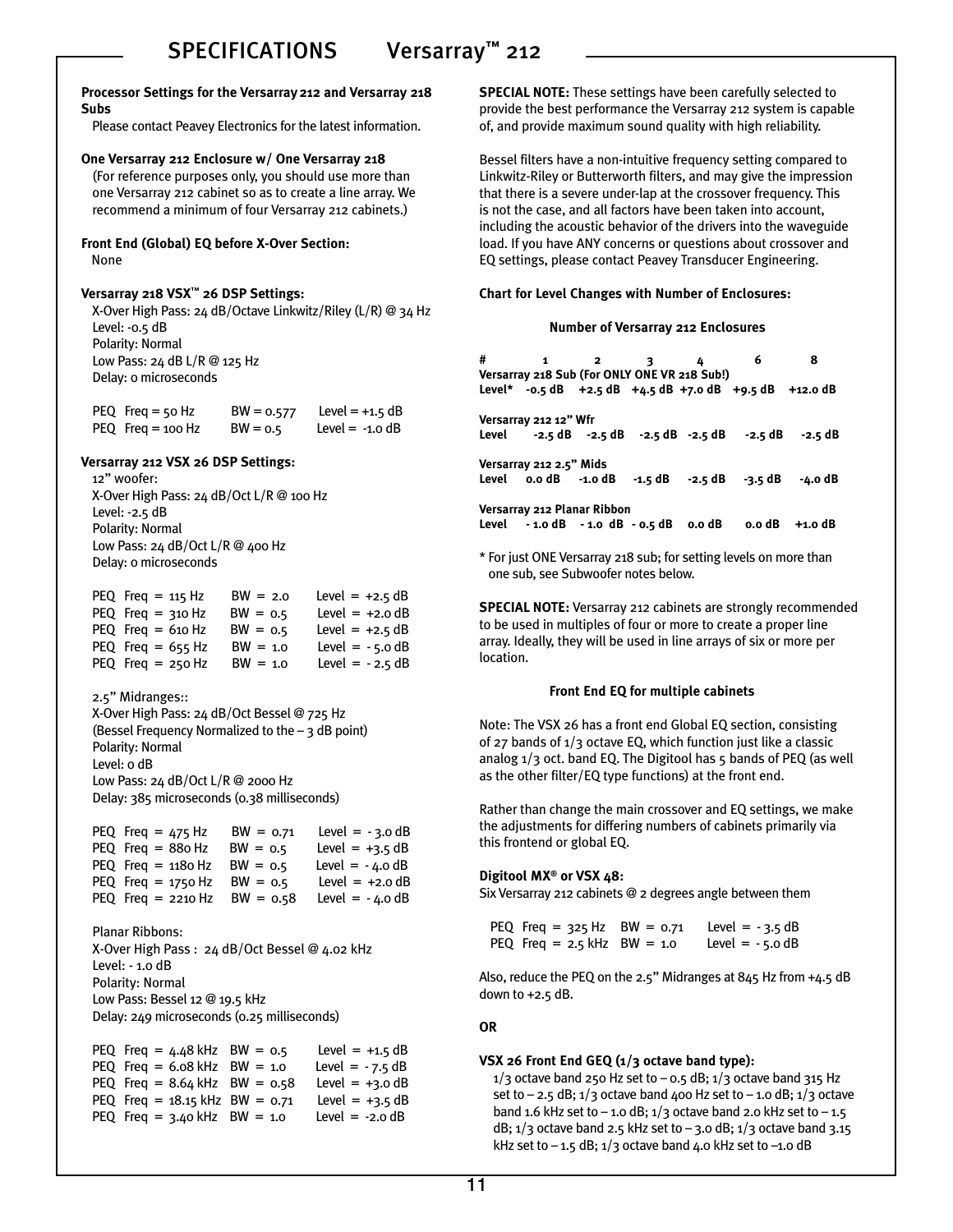#### **Digitool MX® or VSX™ 48:**

Four Versarray 212 cabinets @ 2 degrees angle between them PEQ Freq =  $325$  Hz BW =  $0.71$  Level =  $-2.5$  dB PEQ Freq = 2.5 kHz  $BW = 1.0$  Level =  $-3.5$  dB

Also, reduce the PEQ on the 2.5" Midranges at 845 Hz from +4.5 dB down to  $+3.5$  dB.

**OR**

### **VSX 26 Front End GEQ (1/3 octave band type):**

 $1/3$  octave band 315 Hz set to - 2.0 dB;  $1/3$  octave band 400 Hz set to  $-$  0.5 dB;  $1/3$  octave band 1.6 kHz set to  $-$  0.5 dB;  $1/3$  octave band 2.0 kHz set to  $-$  1.0 dB;  $1/3$  octave band 2.5 kHz set to  $-$  2.5 dB;  $1/3$  octave band 3.15 kHz set to  $-1.0$  dB;  $1/3$  octave band 4.0 kHz set to –0.5 dB

#### **Digitool MX – Front End Infrasonic filtering:**

that roll-off for the subwoofer)

Filter/Gate = High Pass 12 dB per Octave at 34 Hz,  $Q = 0.71$ EQ Section = High Pass 12 dB per Octave at  $34$  Hz  $Q = 0.71$ 

#### **OR**

#### **Use Crossover Function filter at 34 Hz, 24 db/Oct LR** (**NOTE:** The use of the front end filters on the Digitool will provide infrasonic filtering for ALL of the drivers in the system, while the use of the crossover function filter will only provide

#### **Limiters**

#### **VSX 26 (Preliminary settings. DO NOT DEPEND ON THE LIMITER to prevent damage!)** Power Amp Gain set to 40X (32 dB)

#### **Versarray 218:**

Threshold: +7.0 dB Ratio: 20:1 Attack: 100 ms Release: 1000 ms

#### **Versarray 212 Woofer:**

Threshold: +4.0 dB Ratio: 20:1 Attack: 60 ms Release: 600 ms

#### **Versarray 212 2.5" Midranges:**

Threshold: -1.0 dB Ratio: 20:1 Attack: 25 ms Release: 250 ms

#### **Versarray 212 Planar Ribbons:**

Threshold: 0.0 dB Ratio: 20:1 Attack: 10 ms Release: 100 ms

#### **Input Limiter:**

Threshold: +22 dB Ratio: 20:1 Attack: 50 ms Release: 500 ms

#### **OR**

For a more gradual soft limiting on the front end:

#### **Input Limiter:**

Threshold: +10.0 dB Ratio: 4:1 Attack: 25 mS Release: 250 mS

**Note:** The VSX26 references the limiter settings to 0 dBu, which is at –24 dBFS.

#### **Digitool MX (Preliminary settings. DO NOT DEPEND ON THE LIMITER to prevent damage!)**

Input Gain Block= 18 dB Output Gain Block= 24 dB Power Amp Gain set to 40X (32 dB)

#### **Versarray 218:**

Threshold: -17.0 dB Ratio: 20:1 Attack: 100 mS Release: 1000 mS

#### **Versarray 212 Woofer:**

Threshold: -19.0 dB Ratio: 20:1 Attack: 60 mS Release: 600 mS

#### **Versarray 212 2.5" Midranges:**

Threshold: -25.0 dB Ratio: 20:1 Attack: 25 mS Release: 250 ms

#### **Versarray 212 Planar Ribbons:**

Threshold: -24.0 dB Ratio: 20:1 Attack: 10 ms Release: 100 ms

#### **Input Limiter:**

Threshold: -2 dB Ratio: 20:1 Attack: 50 ms Release: 500 ms

#### **OR**

For a more gradual soft limiting on the front end:

#### **Input Limiter:**

Threshold: -12.0 dB Ratio: 4:1 Attack: 40 ms Release: 500 ms

**Note:** The Digitool references the limiter settings to 0 dBFS, or the maximum digital output levels of the system.

#### **RE Subwoofers:**

Versarray 218 Subs are shipped in 4-ohm mode (woofers paralleled). There is an internal jumper change to allow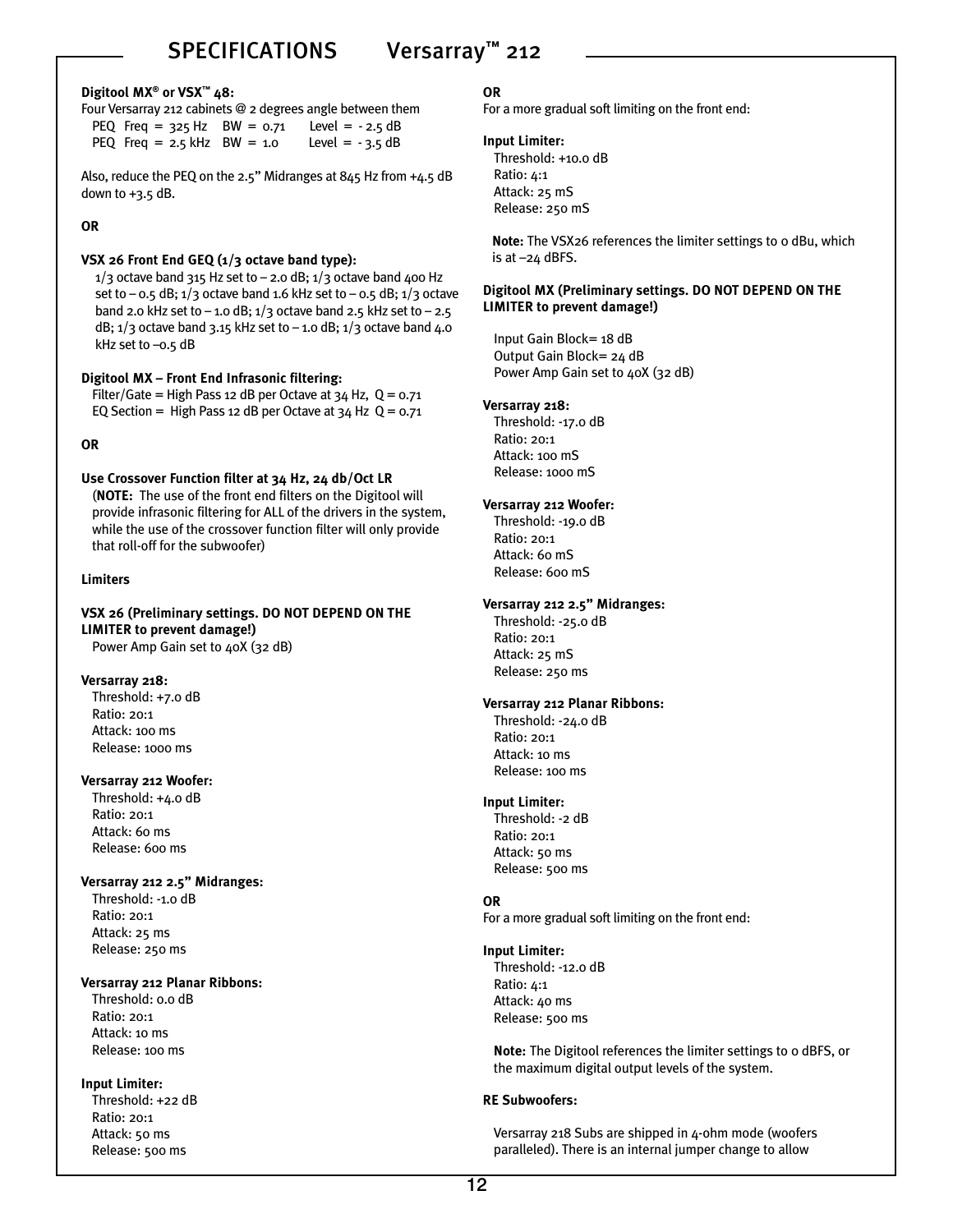individual access via a 4-pin Neutrik® Speakon® and 4-conductor cable, or an 8-pin Neutrik Speakon and 8-conductor cable.

If the Versarray 218 Subs woofers are desired to be driven separately, using an amplifier with the same gain as the other amps, the drive level to the separated woofers is the same.

When doubling the number of Subs, subtract –6 dB from the level chart numbers for each doubling of Subs.

Use of a bridged amp for the Versarray 218 sub/s essentially results in an increase in gain of 6 dB, and this needs to be taken into account when setting levels.

We recommend using a minimum of one Versarray 218 sub per every two Versarray 212 cabinets.

As an example of translating the level setting chart information into reality, lets look at a six hang Versarray 212 system. We recommend using one sub for every two Versarray 212 cabinets, so we look at three subs with the six Versarray 212 cabinets. Three subwoofers will sum completely in their operating band, so the increase in acoustic gain when each is driven with the same level over a single cabinet is 9.5 dB. Using an amp in bridge mode adds an effective gain of 6 dB, so total acoustic gain over a single sub on a single unbridged channel is +15.5 dB. The level chart recommends +9.5 dB for a single Versarray 218 compared to the level for the 12" woofers in the Versarray 212 system. Thus, we need to set the gain at the processor for the sub channel to  $-$  3.5 dB lower than the nominal setting of –2.5 dB for the 12" woofers, for an absolute level setting of –6.0 dB (assuming you are using the recommended levels for all of the various bands as called out in the chart).

Another example, this time of a four hang Versarray 212 system. We recommend using one sub for every two Versarray 212 cabinets, so we look at two subs with the four Versarray 212 cabinets. Two subwoofers will sum completely in their operating band, so the increase in acoustic gain when each is driven with the same level over a single cabinet is 6 dB. Using an amp in normal two channel mode adds no effective gain, so total electrical and acoustic gain over a single sub on a single channel is +6 dB. The level chart recommends +7.5 dB for a single Versarray 218 compared to the level for the 12" woofers in the Versarray 212 system. Thus, we need to set the gain at the processor for the sub channel to +1.5 dB relative to the  $-$ 2.5 dB nominal setting of the 12" woofers, or an absolute level setting of –1.0 dB.

#### **AUX fed Subs**

When using AUX fed subs, or boosting the level of the normally crossed over subs more than 3-4 dB above a truly flat frequency response, the subs high pass crossover point needs to be adjusted down. This would mean crossing the subs over at 110 Hz instead of 125 Hz, for a sub level that is 6 dB higher than flat.

For subwoofer levels a full 10 dB hotter than nominally flat, change the subwoofer crossover frequency down to 100 Hz. When running the subwoofer levels hotter than nominally flat, some global front end EQ around 200-250 Hz may be needed to minimize chestiness or booming in vocals. Try pulling down 200 Hz by several dB, using a bandwidth (bw) of 1.

#### **Line curvature or splay between enclosures:**

Splaying the line more than 1 or 2 degrees between cabinets will tend to require level changes for the Midranges and the Planar Ribbons, generally some boost, and possibly some additional EQ.

In addition, splaying cabinets in the line more than  $4$  or  $5$  degrees total angle between cabinets will result in an uneven vertical coverage level, with drops in amplitude between the cabinets.

#### **Paralleling Versarray 212 drivers on one amp channel**

The 2.5" midranges are a 6-ohm nominal load, and we do not recommend paralleling them on a single amp channel unless the amp is rated for 2-ohm operation.

In general, avoid loading a 2-ohm rated amp all the way down to 2-ohms, the Versarray 212 system is revealing enough to highlight any roughness or harshness when the amp is on the edge of it's capabilities. We recommend keeping the amp load above 2.6 ohms when the amp is rated for 2-ohm operation.

#### **Maximum Input Voltages**

#### **Versarray 218 Subwoofer:**

89 VRMS continuous, 178 VRMS peak or momentary (with proper infrasonic and low pass filters engaged)

#### **Versarray 212 Woofers:**

57 VRMS continuous, 114 VRMS peak or momentary (with proper band pass crossover filters used)

#### **Versarray 212 Midranges:**

31 VRMS continuous, 62 VRMS peak or momentary (with proper band pass crossover filter/s used)

#### **Versarray 212 Tweeters:**

35 VRMS continuous, 70 VRMS peak or momentary (with proper high pass crossover filter/s used)

We strongly recommend that a power amp be used with a peak voltage rating that is not substantially higher than the peak voltage rating of the driver it is connected to. There will be no further significant increase in SPL, and a much higher chance that an accident or mistake will damage the speaker system.

#### **PEAVEY Power Amp Peak Output Voltages**

CS® 4080 Maximum RMS Voltage Output – 115 volts CS 4000 Maximum RMS Voltage Output – 93 volts CS 3000 Maximum RMS Voltage Output – 86 volts CS 2000 Maximum RMS Voltage Output – 72 volts CS 1400 Maximum RMS Voltage Output – 61 volts

#### **CREST Audio® Power Amp Peak Output Voltages**

Pro 9200™ Maximum RMS Voltage Output – 113 volts Pro 8200™ Maximum RMS Voltage Output – 90 volts Pro 7200™ Maximum RMS Voltage Output – 75 volts Pro 5200™ Maximum RMS Voltage Output – 52 volts

**Contact Peavey Electronics Corporation Transducer Engineering Department for other technical data.**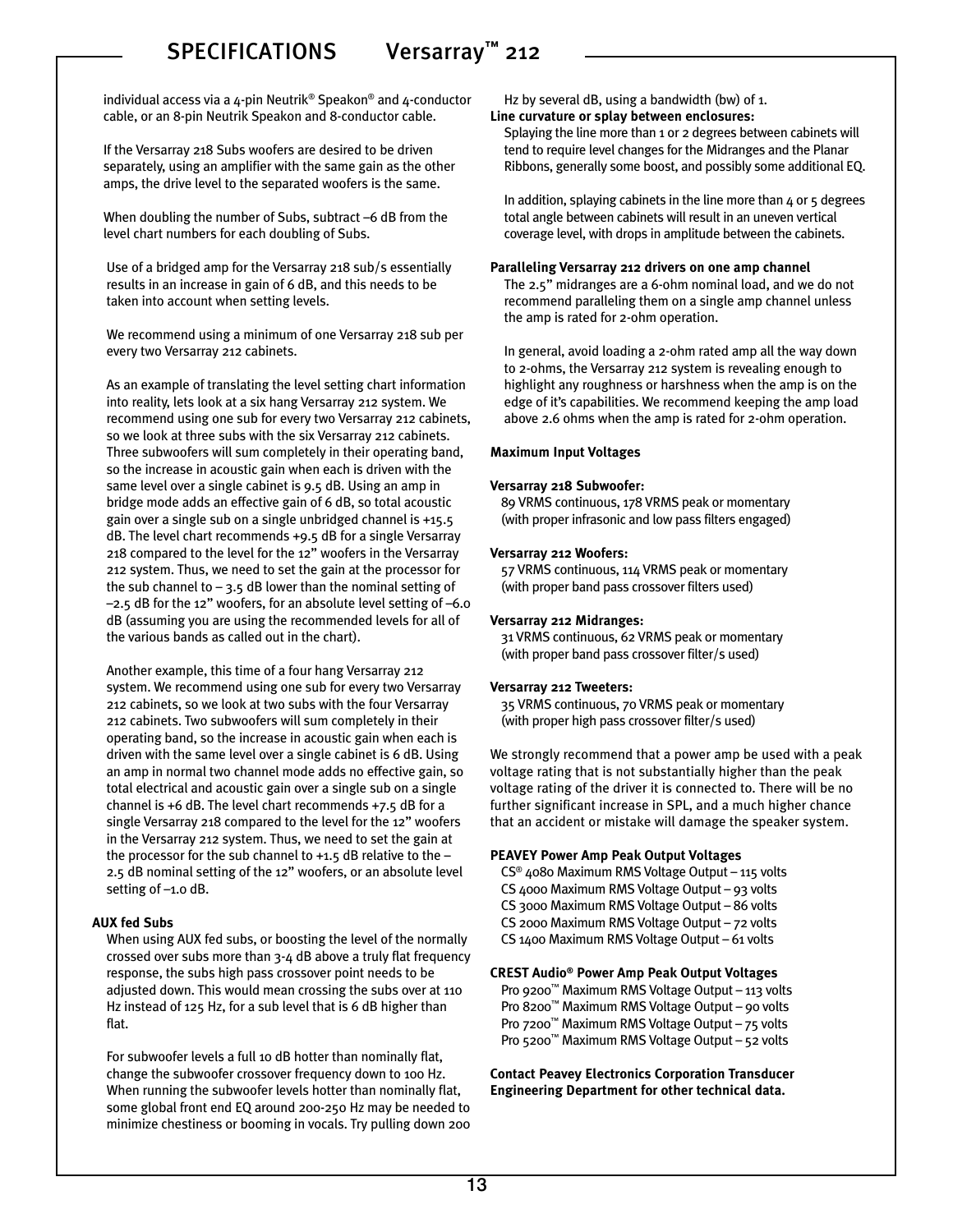#### **Using the Versarray 212**

#### **General Usage Notes**

Note that the Versarray 212 is intended to be used with a subwoofer, an electronic crossover and four channels of amplification to provide full-range performance. The Versarray 212 is not a full-range system by itself, and after tri-amplification and EQ, only covers the range from approximately 120 Hz and up. A number of suitable crossover options are available from Peavey: the Peavey Digitool® MX, the Peavey VSX™ 26 loudspeaker controller, and the VSX 46 loudspeaker controller. These have available pre-configured set-up files that provide an optimized crossover, and EQ for a flat response and level set as a starting place for any permanent installation. The woofers in the Versarray line that are designed to be used with the Versarray 212 are the Versarray 118 Sub and the Versarray 218 Sub.

#### **Line Array Geometry**

Classic line arrays used a simple straight line geometry, this provides the classic "laser beam" vertical coverage pattern that has become associated with line arrays today. However, many do not realize that the vertical coverage pattern is extremely tight and limited, typically not extending vertically past the ends of the array at a distances.

Measurements of the amount of angular coverage are not that accurate with line arrays, because the effective coverage angle keeps getting smaller as you get further and further away, until it may be just a fraction of a degree at some very far distance.

The upshot of this is that unless you truly need the extremely tight vertical coverage pattern AND can successfully aim the entire array at the exact spot you wish to cover, a classic straight line geometry is not going to be the best choice. A more useful and general-purpose geometry is a gentle and continuous curve, with the angle between each cabinet a total of 2 degrees. This would provide approximately 16 degrees of seamless vertical coverage with a 6 cabinet array, and maintain a fairly smooth frequency response. This creates a system with a coverage pattern of approximately 70 degrees horizontal and 16 degrees vertical.

If the venue is smaller or needs a more open vertical pattern for coverage, then there are several options that can address this. You can increase the angle between all the cabinets to 5 degrees total, providing a vertical coverage of approx. 30 degrees.

If that is too much vertical coverage, but there are still some seats up front that need to be covered, then there are two other recommended geometries to use. One is a dual radius, as pioneered by Peavey on the Peavey SSE™-LA. The upper three cabinets would be set to a total angle between cabinets of 2 degrees, while the bottom three would be set to 5 degrees. This arrangement provides a smooth, seamless vertical coverage pattern of approx. 22 degrees.

The other geometry is a modification of the classic "J" line, using a continuously curved array for the top section instead of a straight line, and then an abruptly curved section for the bottom few cabinets. This might consist of the top four or five cabinets angled at 2, 3 or 4 degrees, with the bottom one or two each angled the maximum amount of 10 degrees total. Up till now, we have been talking about a relatively smooth vertical coverage, with no gaps or suck-outs in the vertical pattern. However, the use of the "J" precludes this due to the sharper angles between the individual bottom cabinets. Anything over about 5 degrees total angle between cabinets will tend to cause a "gap' or a "hole" in the response at certain frequencies, and while it is not too bad, the sharper the angle, the worse it gets.

Why not use a classic "J" line geometry? This combines the narrow "laser beam" pattern with a "gaps in the coverage" pattern, sort of the worst of both worlds. This is why we recommend one form or another of a gentle and continuous curve, to avoid these common problems, and provide maximum performance.

#### **Aiming the Line Array**

If a classic straight line array geometry is used, then aiming becomes critical; the coverage pattern at high frequencies is only going to be about 10 feet tall for a set of eight Versarray 212 cabinets. You will have to pick the 10 feet of vertical space you want covered very carefully, and aim the array precisely. Here, use of an inexpensive laser pointer temporarily taped to the top and/or bottom of the array can be an invaluable aiming aid.

If you have chosen one of the geometries that provide a smooth curvature and a relatively narrow vertical coverage, then aiming will be more in line with the kinds of concerns and methods used for high Q point sources, but you still have to pay attention to assuring that seating areas of primary concern are within that pattern.

If you have chosen one of the dual radius curvatures, the top section will be handling the long throw coverage, and the bottom section will be providing the short throw coverage. Once again, use of the familiar tools for aiming point sources and clusters will be helpful here, as long as you realize that you have two different coverage zones.

Peavey has teamed with EASE Focus software to bring you line array aiming software with the Peavey Versarray system included in the database. Check with your Peavey representative, or visit the Peavey web site for more information.

#### **Equalizing the Line Array**

The sad truth of the matter is that you cannot EQ a line array using a single microphone position or even several different mic positions averaged out, unless special techniques are used and fully understood. Due to the way a line array works, it just isn't very accurate to try and use point-source techniques for EQ.

It is strongly advised that you do not try to use a single mic placed out in the listening area, and then try to use an RTA or other spectrum analyzer to try and "fix" things, as the single mic location will create an erroneous impression of what is going on. Line arrays have special properties that make equalizing via measurement much more difficult to do without taking a lot more variables into account.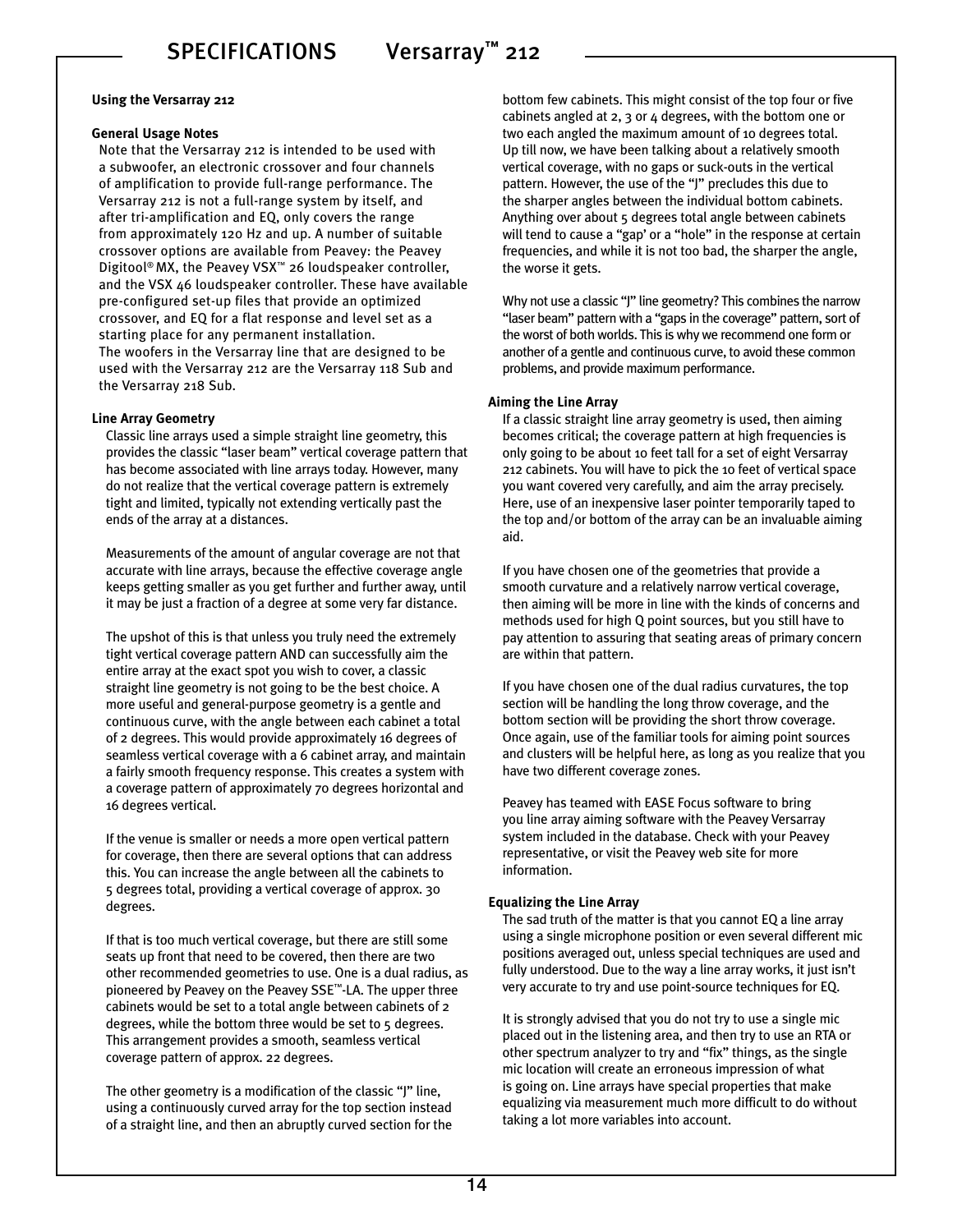Peavey provides the settings for use with our digital signal processors/crossovers, the VSX™ series, and the Digitool® MX. These settings provide a nominally flat response from the Versarray system, and can be used as the best starting point for line array use in most any venue. Once you have the system up and running with these settings, minor overall tonal balance changes can be made BY EAR to suit that particular venue and situation.

Listen for overall EQ for the room only, which should involve more in the way of simple tone control type adjustments, rather than a lot of  $1/3$  octave EQ or parametric EQ adjustments. Instead, the use of a shelf filter for boost or cut at the frequency extremes as a whole would be more appropriate.

#### **Processor Settings**

The processor settings that are current as of the publication of this spec sheet are included herein.

Check with Peavey or visit the Peavey web site at: http://www.peavey.com for the latest crossover and EQ setting information.

#### **Assembling and Flying the Array**

**Caution!** Before attempting to suspend this speaker, consult a certified structural engineer. Speaker can fall from improper suspension, resulting in serious injury and property damage. Use only the correct mating hardware. All associated rigging is the responsibility of others.

The Versarray 212 has the coupling brackets mated to the cabinet brackets by using the supplied 3/8" diameter Quick Release Positive Lock Pins. If more of the Quick Release Positive Lock Pins are needed, they are Peavey service part number 31501192 (this is an assembly of 3 pins connected together via coated wire tethers), and Accessory part number 00586490.

When the Quick Release Positive Lock Pins are inserted, they should be fully seated, so that the black shoulder near the middle of the pin has been placed flush with the side of the bracket. You will have to fully depress the center push-button to do this. You should not be able to pull these pins out unless the center push-button is fully depressed.

Below are diagrams of how the pins should be placed to achieve the various angles the rigging hardware is capable of being set for. Always use three pins per side per cabinet coupling to fly the Versarray 212 cabinets! That would be a total of 6 pins per side for a cabinet in the middle of a line array.

Note that we only show the pin arrangements for the first 5 degrees of tilt for one side of the cabinet. Each cabinet is capable of being angled 5 degrees from nominal, for a total maximum of 10 degrees between two cabinets. For intermediate angles less than 10 degrees, but greater than 2 degrees, there are multiple combinations of angling and pin arrangements that will result in a given angle.

For example, if you wish to angle a cabinet 7 degrees from the angle of the previous one, you could set the angle of the bottom set of pins for the first cabinet to 5 degrees and the top set of pins for the second cabinet to 2 degrees, OR you could angle the first cabinet  $4$  degrees and the second cabinet  $3$ degrees, OR you could angle the first cabinet only 3 degrees,

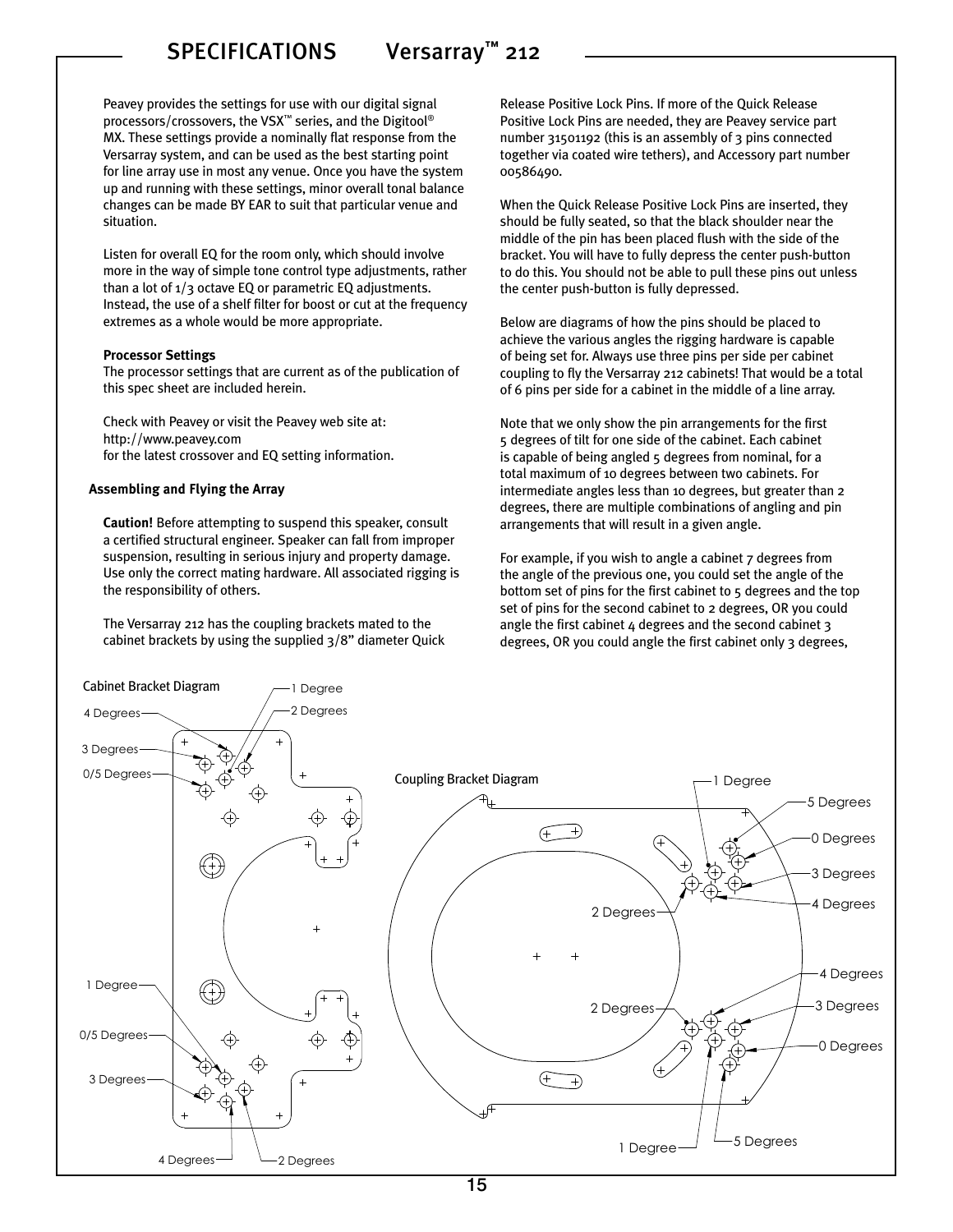and then angle the second cabinet 4 degrees, and so on. Since there are multiple methods of achieving the same angle, we recommend that you choose a methodology of angling the cabinets and stick it so as to avoid problems such as misalignments between the two sides.

It helps avoid frustration and wasted time if you agree to a fixed method of setting the angles between a pair of cabinets, such as the top portion of the sets of pins between two cabinets is always set first and maxed out before starting to use the angling of the bottom set of pins. This would mean that in the example given above, the first pairing of angles would automatically be used. This helps prevent the two sides from having different angles set for the first cabinets bottom set of pins.

If the left side rigger were to set the bottom of the first cabinet's pin set to 5 degrees and then the top of the second cabinets pin set to 2 degrees, and the right side rigger was attempting to set the bottom of the first cabinet to  $4$  degrees and the top of the second cabinet to 3 degrees, the second cabinet would be "twisted" within the overall chain of coupling brackets, and it would make removing or inserting the pins much harder than if both sides were using the same angle pairings for the bottom and top sections. This kind of issue comes into play primarily when re-assembling a line array from pre-assembled sections of a previous line array, where the pins on the second cabinets top set are already all set to 0 degrees, or some other angle.

#### **WARNING!**

Do not use the Pull-Back Bar for overhead suspension; use the Pull-Back Bar at the bottom of the array as an aiming device ONLY.

If you are not sure how to assemble the rigging or how to fly the array once it has been arrayed, consult a certified structural engineer.

Before you fly the array, be sure to inspect the rigging and flying hardware to insure that it is mechanically sound and has not been damaged, there should be no significant distortion of the shape of the coupling brackets, cabinet brackets, or fly bar, and the hardware should be checked for tightness and proper seating.

#### **WARNING!**

**IF ANY OF THE BRACKETS, OR THE FLY BAR HAS BEEN DAMAGED OR DISTORTED, DO NOT USE, AND DO NOT FLY THE** 

#### **ARRAY UNTIL THEY CAN BE REPLACED OR REPAIRED!**

#### **DO NOT USE THE COUPLING BRACKETS OR THE PULL-BACK BAR AS HANDLES TO TRANSPORT THE CABINETS!**

Use only the correct mating hardware. All associated rigging is the responsibility of others.

**NOTICE:** The Quick Release Positive Lock Pins from the Versarray 112 WILL NOT lock in place on the Versarray 212, and should not be used or attempted to be used with the Versarray 212. The Versarray 212 uses 3/8" diameter pins, and the Versarray 112 uses 1/4" diameter pins.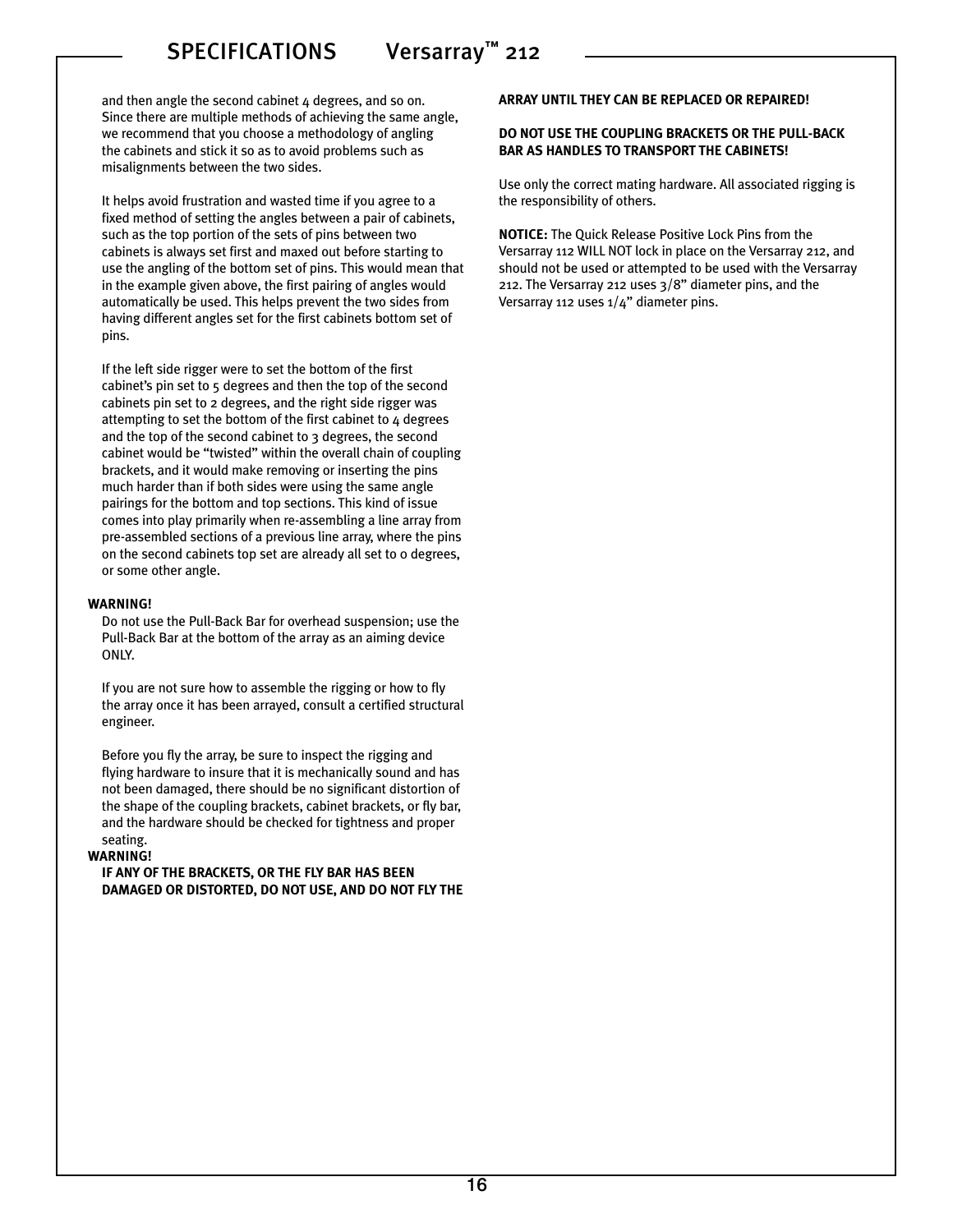

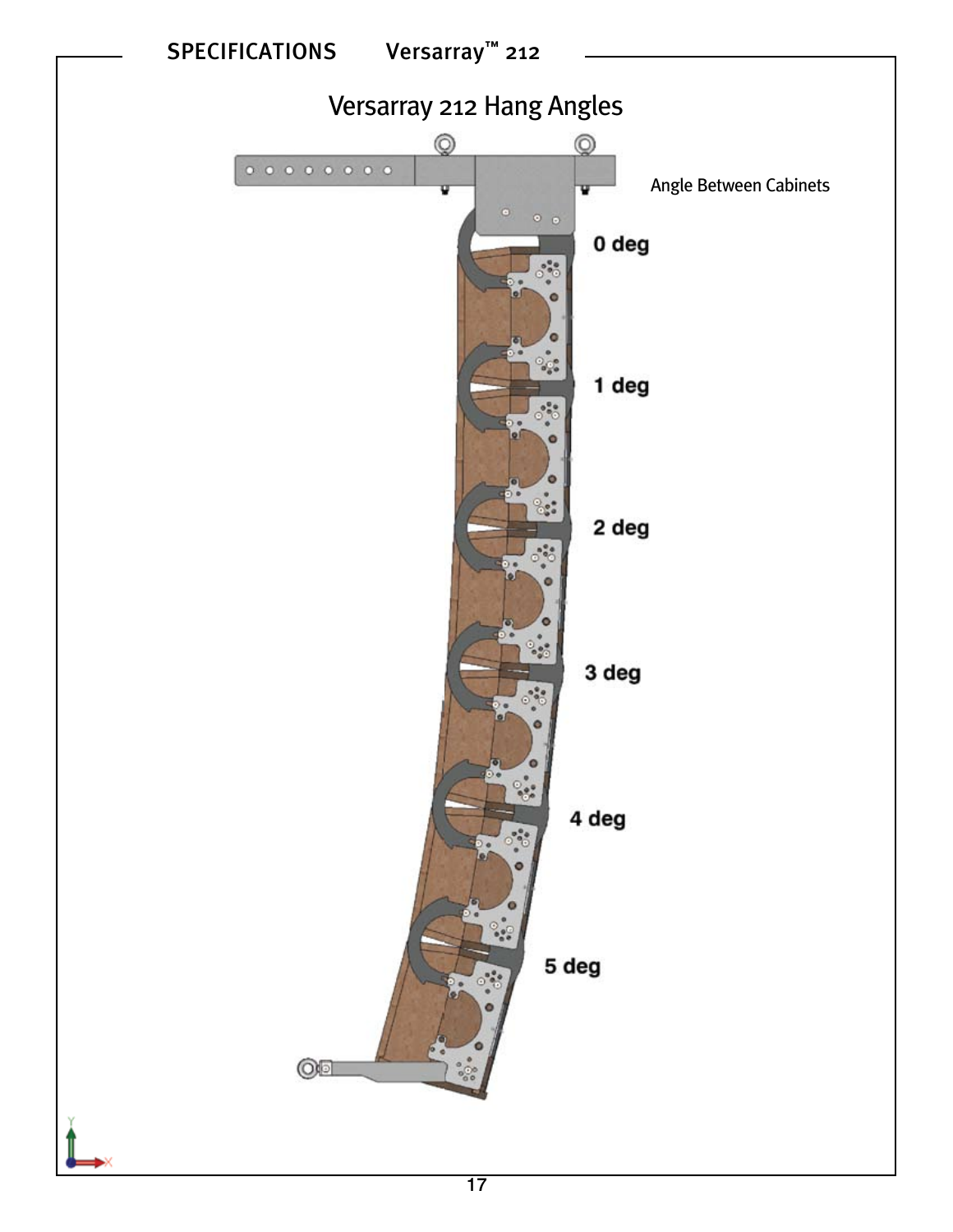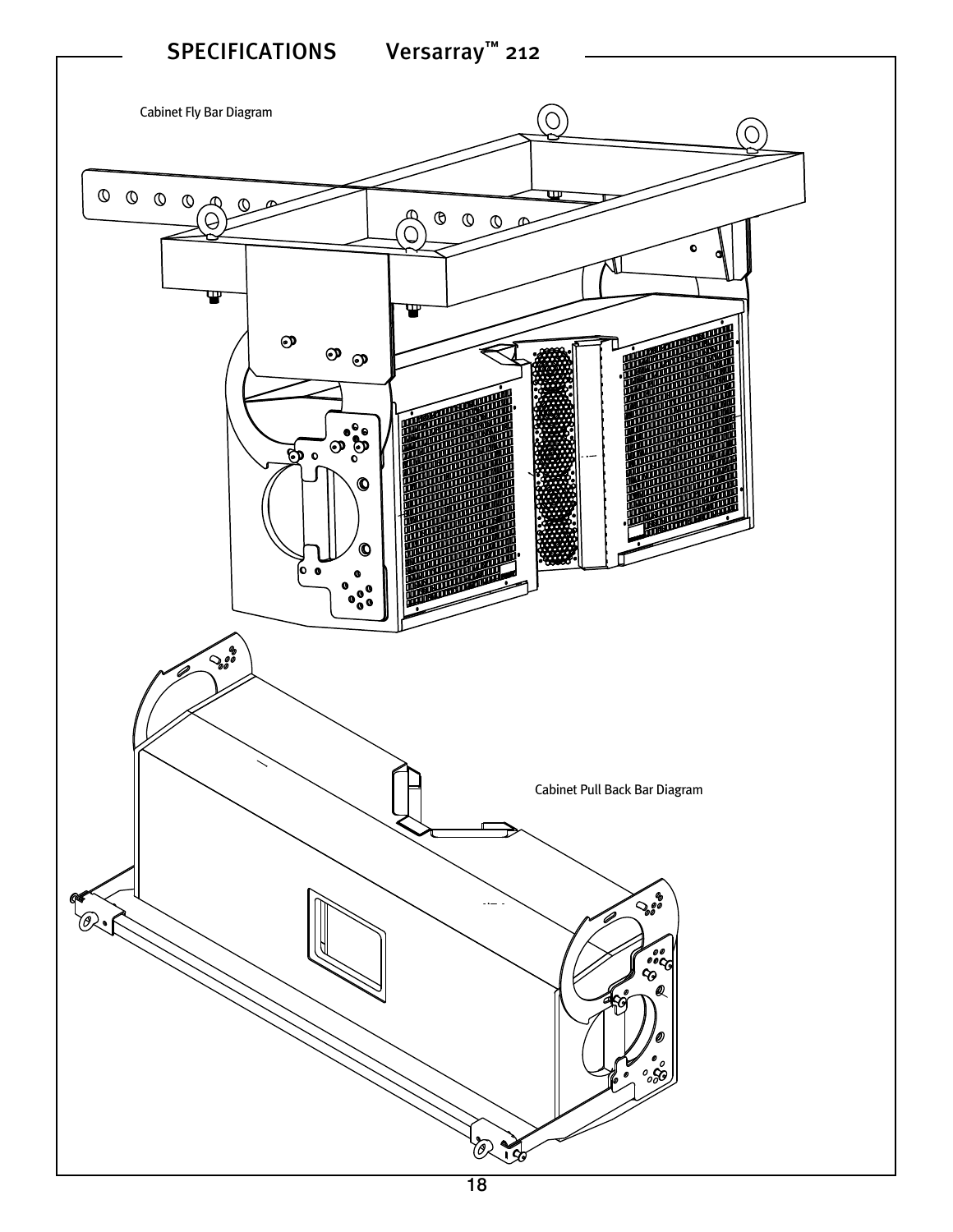